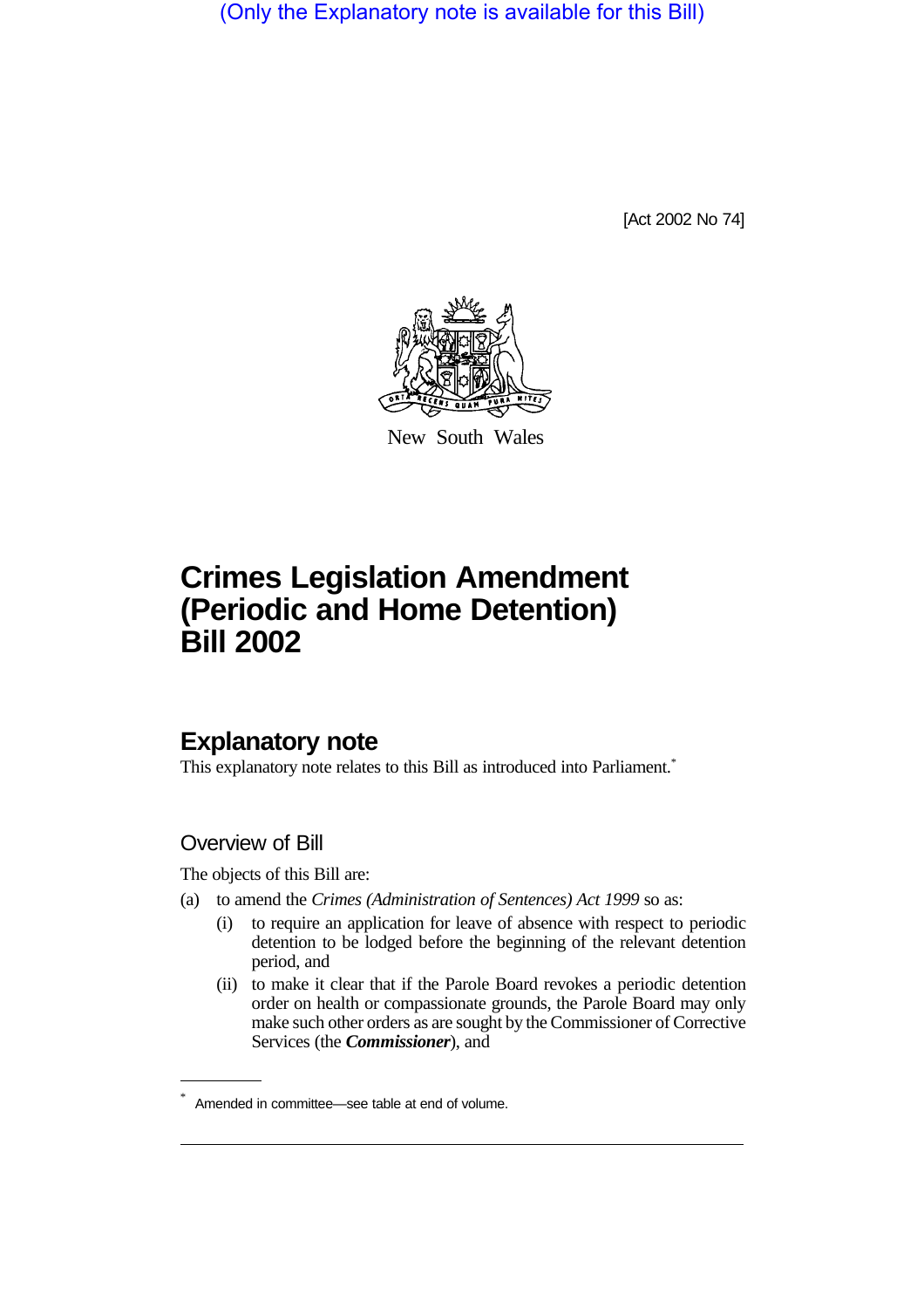Explanatory note

- (iii) to provide for the mandatory revocation of a periodic detention order or home detention order made by the Parole Board if the offender concerned is subsequently sentenced to imprisonment by way of fulltime detention, and
- (iv) to require the Commissioner to apply for revocation of a periodic detention order if the offender concerned is absent without leave for 3 consecutive detention periods, and to restrict the power of the Parole Board to defer making a decision on such an application, and
- (v) to clarify that the Parole Board's power to revoke a periodic detention order if the offender concerned is absent without leave for 3 detention periods applies not only to detention periods during the same sentence but also to detention periods during consecutive sentences, and
- (vi) to enable the Parole Board to reinstate a periodic detention order that it has revoked if the offender concerned has served at least 3 months' fulltime detention and has been reassessed as suitable for periodic detention, and
- (vii) to provide that where the Parole Board has made a home detention order following its revocation of a periodic detention order, and is considering whether to reinstate the home detention order following the offender having spent at least 3 months in full-time detention, the Parole Board may instead reinstate the original periodic detention order, and
- (viii) to clarify the power of the Parole Board to make a home detention order following its revocation of a periodic detention order, and
- (ix) to enable the Parole Board to make a temporary release order with respect to an offender whose periodic detention order it has revoked pending its decision as to whether or not to make a home detention order with respect to the offender, and
- (x) to restrict the Parole Board's power to rescind the revocation of a periodic detention order or home detention order in certain circumstances, and
- (xi) to make a number of minor, consequential and ancillary amendments to that Act, and
- (xii) to enact savings and transitional provisions with respect to the matters referred to above, and
- (b) to amend the *Crimes (Sentencing Procedure) Act 1999* so as:
	- (i) to provide that a person who has served a sentence of imprisonment of more than 6 months by way of full-time detention is ineligible for consideration for periodic detention in respect of any subsequent sentence of imprisonment, and

Explanatory note page 2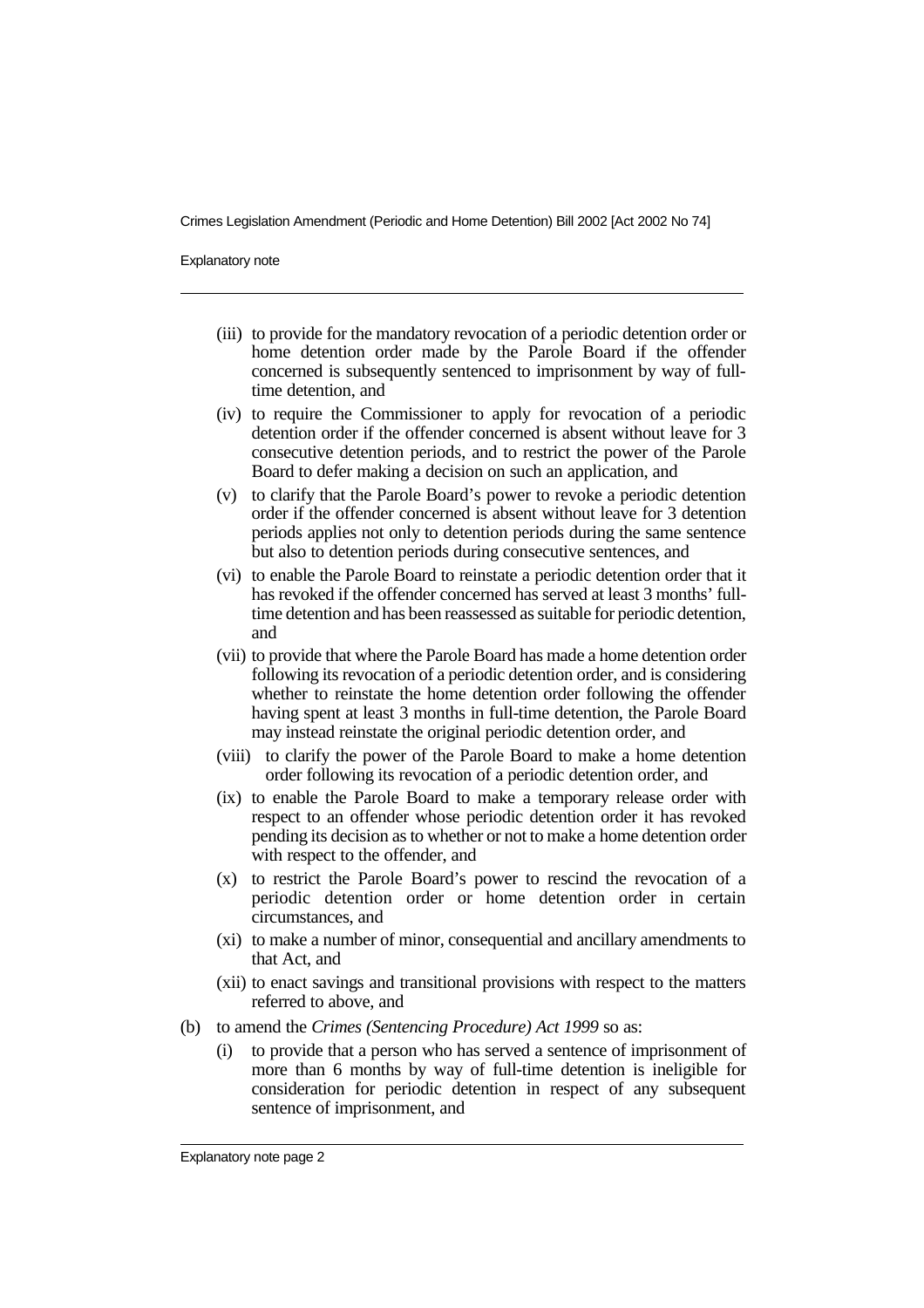Explanatory note

- (ii) to ensure that a court that deals with an offender contrary to the recommendations of an assessment report as to the offender's suitability for periodic detention or home detention must indicate to the offender, and make a formal record of, its reasons for doing so, and
- (iii) to prevent a court that has previously referred an offender for assessment for periodic detention from referring the offender for assessment for home detention unless it has formally decided not to make a periodic detention order for the offender, and
- (iv) to enact savings and transitional provisions with respect to the matters referred to above.

### Outline of provisions

**Clause 1** sets out the name (also called the short title) of the proposed Act.

**Clause 2** provides for the commencement of the proposed Act on a day or days to be appointed by proclamation.

**Clause 3** is a formal provision giving effect to the amendments to the *Crimes (Administration of Sentences) Act 1999* set out in Schedule 1.

**Clause 4** is a formal provision giving effect to the amendments to the *Crimes (Sentencing Procedure) Act 1999* set out in Schedule 2.

# **Schedule 1 Amendment of Crimes (Administration of Sentences) Act 1999**

#### **Applications for leave of absence for periodic detention**

**Schedule 1 [2]** amends section 87 by substituting subsection (3) and inserting new subsections (4), (5) and (6). The existing subsection (3) allows an application for leave of absence for a detention period to be made either before, or up to 7 days after, the beginning of the detention period. New subsection (3) will require an application for leave of absence for a detention period to be made before the beginning of that period. New subsections (4), (5) and (6) will allow an offender who is unable to report for a detention period to apply for leave by giving telephone notice of his or her inability to report before the beginning of the detention period, and following up the telephone notice with a document explaining the circumstances of the inability to report or, if those circumstances involve illness or injury, a doctor's certificate.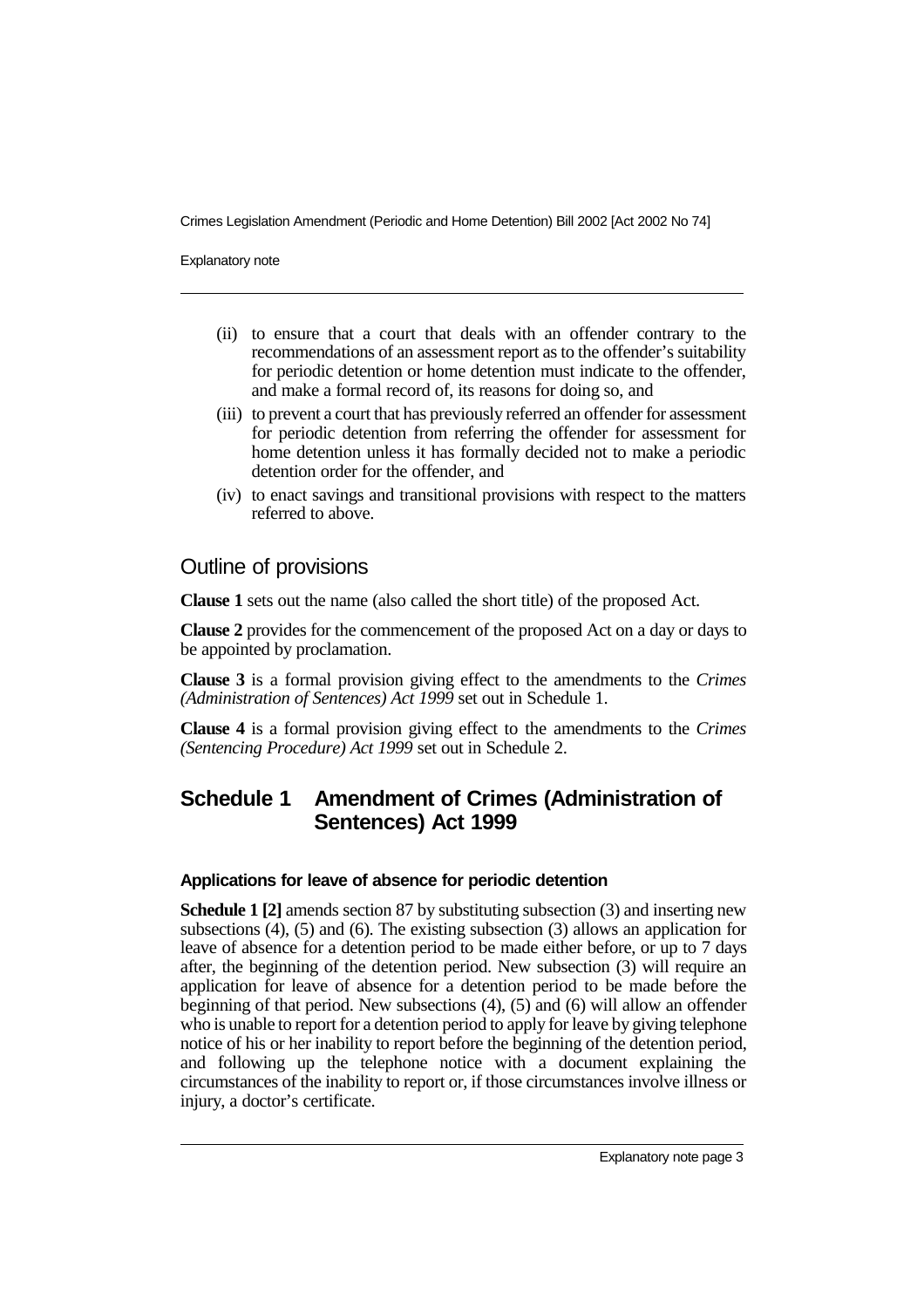Explanatory note

#### **Ancillaryorders following revocation of a periodic detention order on health or compassionate grounds**

**Schedule 1 [4]** amends section 163 (1B) by restricting the kinds of order that may be made by the Parole Board on revoking a periodic detention order on health or compassionate grounds to those kinds of order that have been sought by the Commissioner when applying for revocation of the periodic detention order.

#### **Mandatory revocation of periodic detention orders and home detention orders where offender subsequently subject to full-time detention**

**Schedule 1 [5]** inserts new subsection (1C) into section 163 so as to require the Parole Board to revoke any periodic detention order that it has reinstated if the offender concerned is subsequently sentenced to full-time detention.

**Schedule 1 [12]** inserts new subsection (6) into section 167 so as to require the Parole Board to revoke any home detention order that it has made or reinstated if the offender concerned is subsequently sentenced to full-time detention.

#### **Mandatory revocation of periodic detention order following 3 consecutive absences without leave**

**Schedule 1 [7]** inserts new subsections (2A), (2B) and (2C) into section 163. New subsection (2A) requires the Commissioner to make an application for revocation of an offender's periodic detention order if the offender has failed to report for 3 or more consecutive detention periods without leave. New subsection (2B) clarifies what "consecutive" means in proposed subsection (2A). New subsection (2C) clarifies the circumstances in which an offender is taken to have failed to report for a detention period.

**Schedule 1 [8]** inserts new subsections (3A) and (3B) into section 163 so as to restrict the power of the Parole Board to defer making a decision with respect to an application made by the Commissioner under proposed section 163 (2A).

#### **Absences can span concurrent and consecutive sentences**

**Schedule 1 [6]** substitutes section 163 (2) (a) so as clarify that the Parole Board's power to revoke an offender's periodic detention order (where the offender is absent without leave for 3 detention periods) applies not only to detention periods during the same sentence but also to detention periods during consecutive sentences.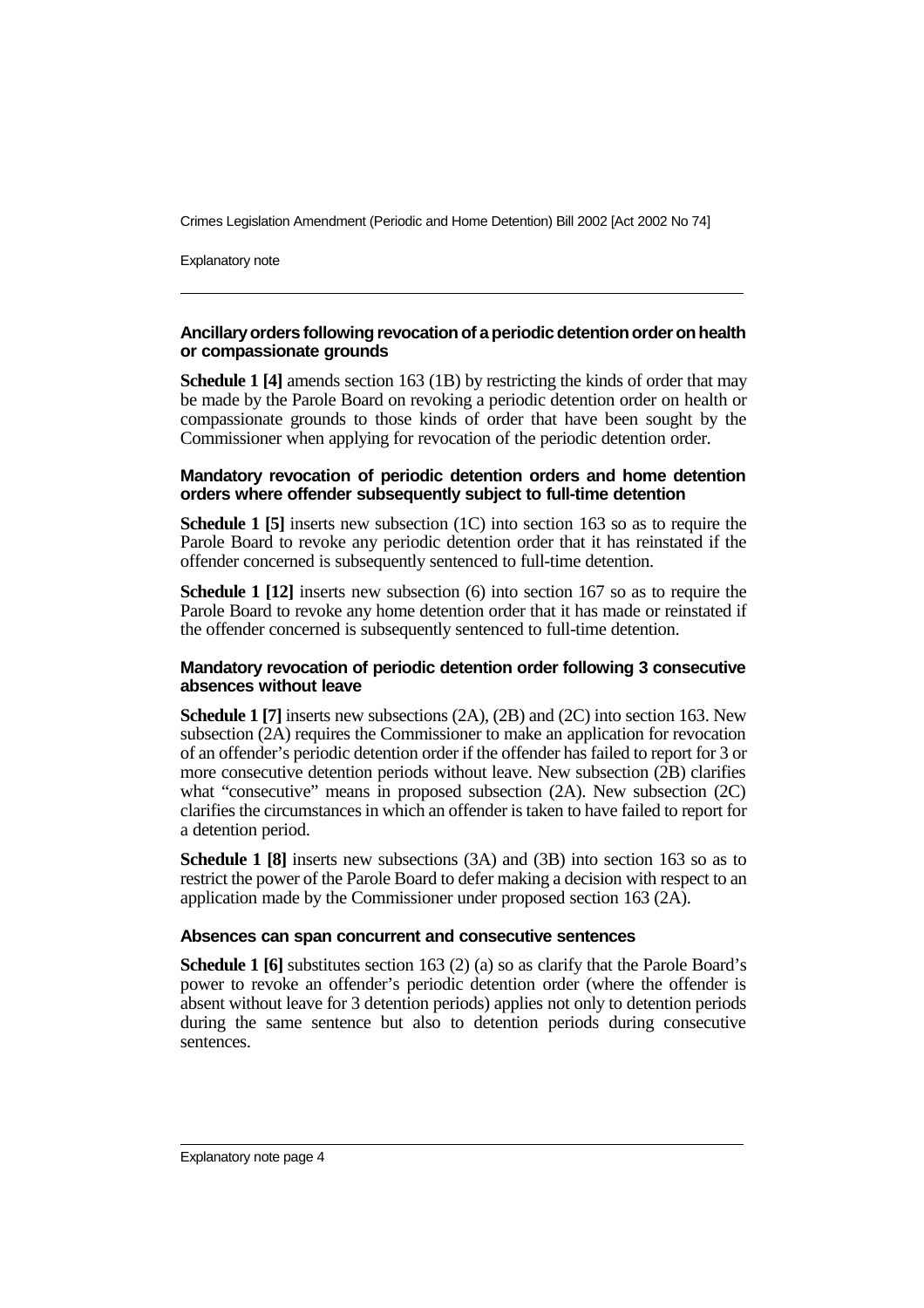Explanatory note

#### **Reinstatement of revoked periodic detention orders**

**Schedule 1 [9]** inserts a new section 164A. The new section parallels existing section 168A by allowing an offender's periodic detention order to be reinstated if, having served at least 3 months of his or her sentence by way of full-time detention following revocation of the order, the offender is reassessed and found to be suitable for periodic detention. In addition, the new section prohibits the reinstatement of a revoked periodic detention order if the offender is the subject of an uncommenced sentence of imprisonment to be served by way of full-time detention.

**Schedule 1 [14]** inserts a new subsection (1A) into section 168A. The new subsection allows the Parole Board to reinstate an offender's original periodic detention order (previously revoked and replaced with a home detention order under section 165 that has itself been subsequently revoked) as an alternative to reinstating the revoked home detention order.

**Schedule 1 [17]** inserts new subsections (3) and (4) into section 168A. New subsection (3) clarifies the manner in which certain provisions of the *Crimes (Sentencing Procedure) Act 1999* are to be applied with respect to the assessment of an offender for reinstated periodic detention. Subsection (4) prohibits the reinstatement of a revoked periodic detention order if the offender is subject to a sentence of imprisonment by way of full-time detention that is yet to commence.

Consequential amendments to sections 168A are made by **Schedule 1 [13], [15] and [16]**.

**Schedule 1 [3]** makes a consequential amendment to the heading to Part 7.

#### **Making of home detention order following Parole Board's revocation of periodic detention order**

**Schedule 1 [10]** substitutes section 165. Like the existing section, the new section empowers the Parole Board to impose a home detention order on a person whose periodic detention order it has revoked. However, the new section prevents the Parole Board from converting a periodic detention order to a home detention order if the offender is subject to a sentence of imprisonment by way of full-time detention that is yet to commence.

The new section also makes it clear that the Parole Board may only convert a periodic detention order to a home detention order if the remainder of the offender's term of sentence is 18 months or less, including any period during which the offender is eligible to be released on parole.

A consequential amendment to section 3 is made by **Schedule 1 [1]**.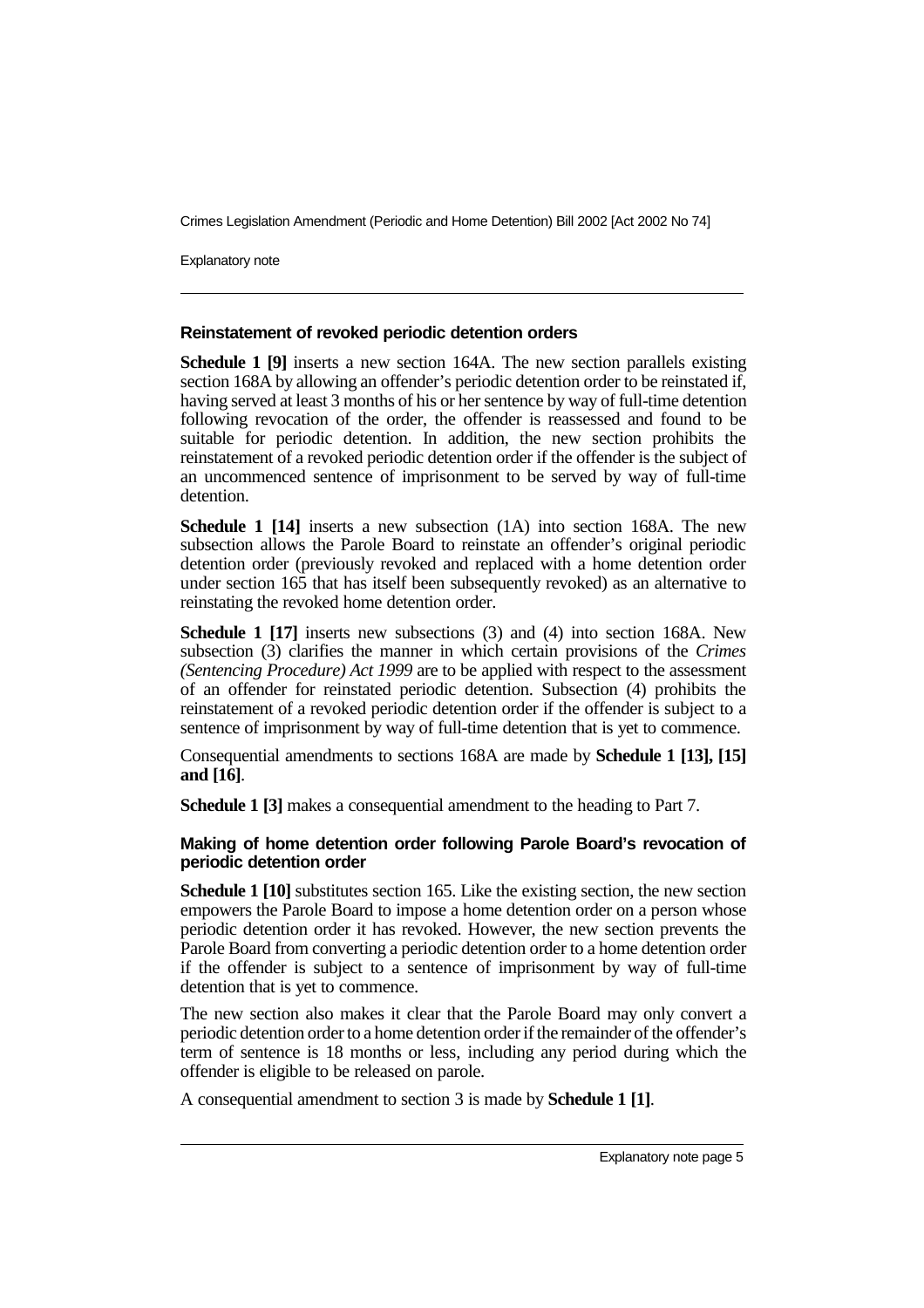Explanatory note

**Schedule 1 [11]** inserts a new section 165AA. The new section allows the Parole Board, having revoked an offender's periodic detention order, to make a temporary release order releasing the offender from custody pending its decision as to whether or not to make a home detention order. If such an order is made, the offender's sentence of imprisonment is extended by the length of time for which the offender is released from custody.

#### **Review of revocation of periodic detention orders**

**Schedule 1 [18]** inserts new subsection (1A) into section 175 so as to prohibit the Parole Board from rescinding the revocation of a periodic detention order in certain circumstances.

#### **Issue of warrants by Parole Board**

**Schedule 1 [19] and [20]** amend section 181, consequential on other amendments to be made by the proposed Act, so as to extend the power of the Parole Board to issue warrants committing an offender to a correctional centre.

#### **Savings, transitional and other provisions**

**Schedule 1 [21]** enables regulations of a savings or transitional nature to be made by the Governor. **Schedule 1 [22]** inserts specific savings and transitional provisions consequential to the proposed Act into the Principal Act.

## **Schedule 2 Amendment of Crimes (Sentencing Procedure) Act 1999**

#### **Effect of prior full-time detention on eligibility for periodic detention**

**Schedule 2 [1]** inserts new section 65A so as to provide that an offender who has previously served more than 6 months by way of full-time detention in respect of any one sentence of imprisonment (whether in New South Wales or elsewhere) is ineligible for consideration for periodic detention in relation to any subsequent sentence of imprisonment.

#### **Obligation on courts to record reasons for not following assessment reports with respect to periodic detention and home detention**

**Schedule 2 [2]** inserts new subsections (4) and (5) into section 66. New subsection (4) requires a court to indicate to an offender, and make a record of, its reasons for making a periodic detention order despite an assessment report that